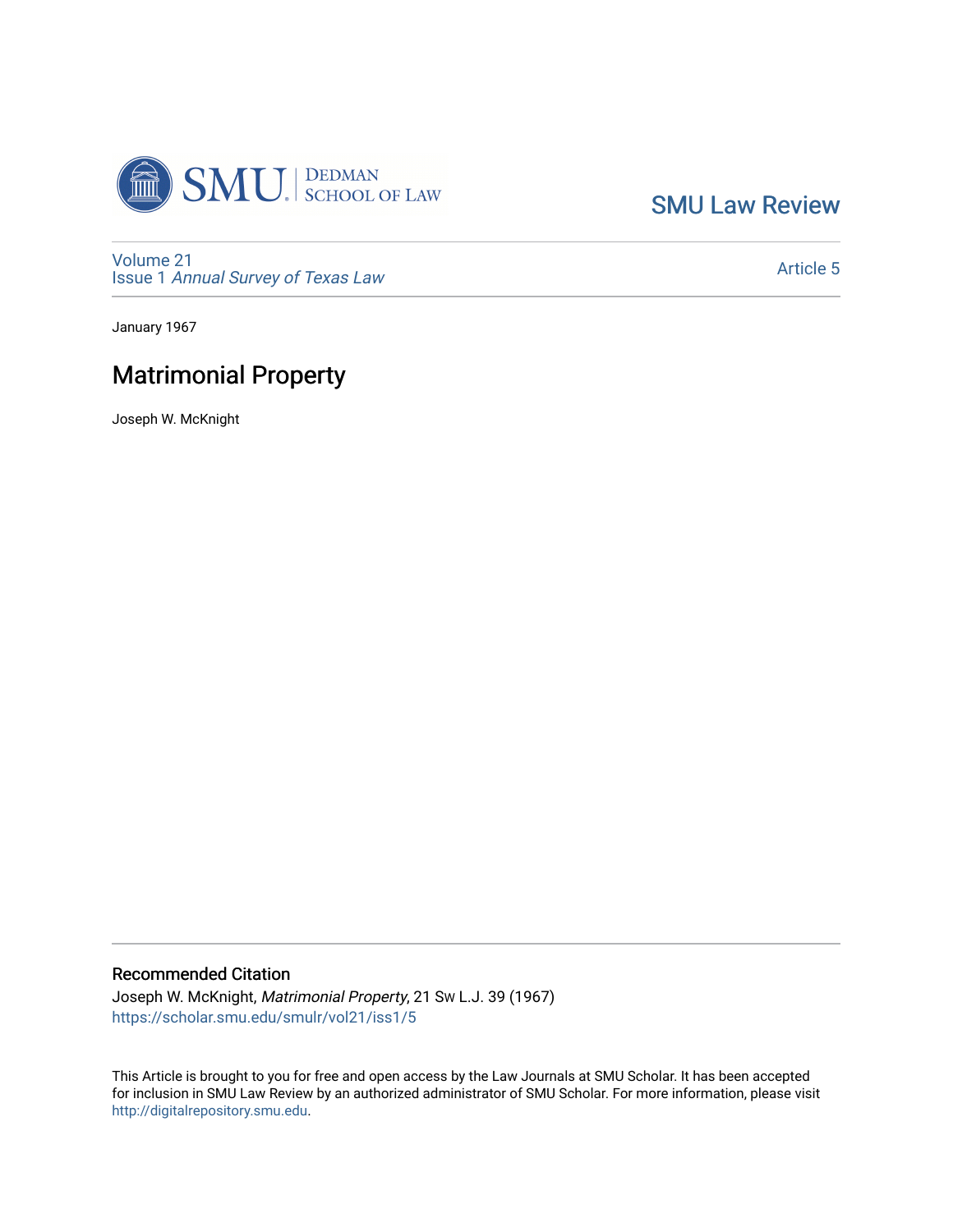## MATRIMONIAL PROPERTY

## *by*

# *Joseph W. McKnight\**

**D URING** the survey period important contributions have been made to the law of matrimonial property. In addition to miscellaneous commentaries on the subject' the senior commentator in the field has produced a new edition of source materials.<sup>2</sup> Furthermore, the Family Law Section of the Texas Bar drafted a recodification of the statutory law which has been presented to the 60th Legislature.<sup>3</sup> The judicial contributions, though less in volume than the academic endeavors, were **by** no means negligible. The courts have been concerned mainly with the examination and construction of statutes, some for the first time.

#### **I. SEPARATE AND COMMUNITY PROPERTY DEFINED**

*Tarver v. Tarver*<sup>4</sup> deals with the difficulties encountered in discharging the burden of "tracing," one of the means **by** which property can **be** characterized as either separate or community. The husband and his first wife were married in **1903.** The wife died intestate in **1918,** leaving three minor children. At that time the net value of the community estate was about **\$335,000.** No administration was had of the wife's estate, and the husband continued to manage and control the property as his own, recognizing, however, that one-half belonged to his children. The husband remarried in **1921. By** that time the net value of the community property of the first marriage had decreased to around **\$275,000,** and the assets in control of the husband continued to diminish until **1931** when all properties on hand had a net worth of **\$50,000.** The husband was engaged prin-

<sup>2</sup> HUIE, TEXAS MARITAL PROPERTY RIGHTS (1966).

a The Family Law Section of the Texas.Bar has undertaken to prepare a modern Family **Code** as part of the general revision of the Texas statutes **by** the legislature. Smith, *The Family Code Project,* **30** TEXAS B.J. **27 (1967)** (summarizing the committee's report of its work); McKnight, *Recodification of Matrimonial Property Law,* **29** TEXAS B.J. **1000 (1966).**

4 394 S.W.2d **780** (Tex. 1965).

**<sup>\*</sup> B.A., University of** Texas; B.A., B.C.L., M.A., **Oxford University;** LL.M., Columbia University. Professor **of Law, Southern Methodist University.**

**I** Branscomb **&** Miller, *Community Property and the Law of Trusts,* 20 Sw. L.J. 699 **(1966);** Davis, *Income Arising From Trusts During Marriage Is Community Property,* 29 TEXAs B.J. **901 (1966);** Hughes, *Community Property Aspects of Profit-Sharing and Pension Plans in Texas,* 44 TEXAS L. REV. 860 (1966); McKnight, *Recodification of Matrimonial Property Law,* 29 TEXAS B.J. 1000 (1966); Newman, *Income Distributions From Trusts-Separate or Community Property?,* 29 TEXAS B.J. 449 (1966); Smith, *The Family Code Project,* 30 TEXAS B.J. 27 **(1967);** Comment, 17 BAYLOR L. REV. 51 (1965); Comment, 17 BAYLOR L. REV. 177 (1965); Comment, 20 Sw<br>L.J. 794 (1966); Note, 18 BAYLOR L. REV. 158 (1966); Note, 3 HOUSTON L. REV. 105 (1965); Note, **3 HOUSTON** L. REv. 119 **(1965);** Note, 20 Sw. L.J. 174 (1966); Note, 19 Sw. L.J. 801 (1965); Note, *19* **Sw.** L.J. **835 (1965);** Note, 44 **TEXAS** L. REv. *551* (1966); 20 Sw. L.J. 221 (1966); 20 Sw. L.J. 422 **(1966).**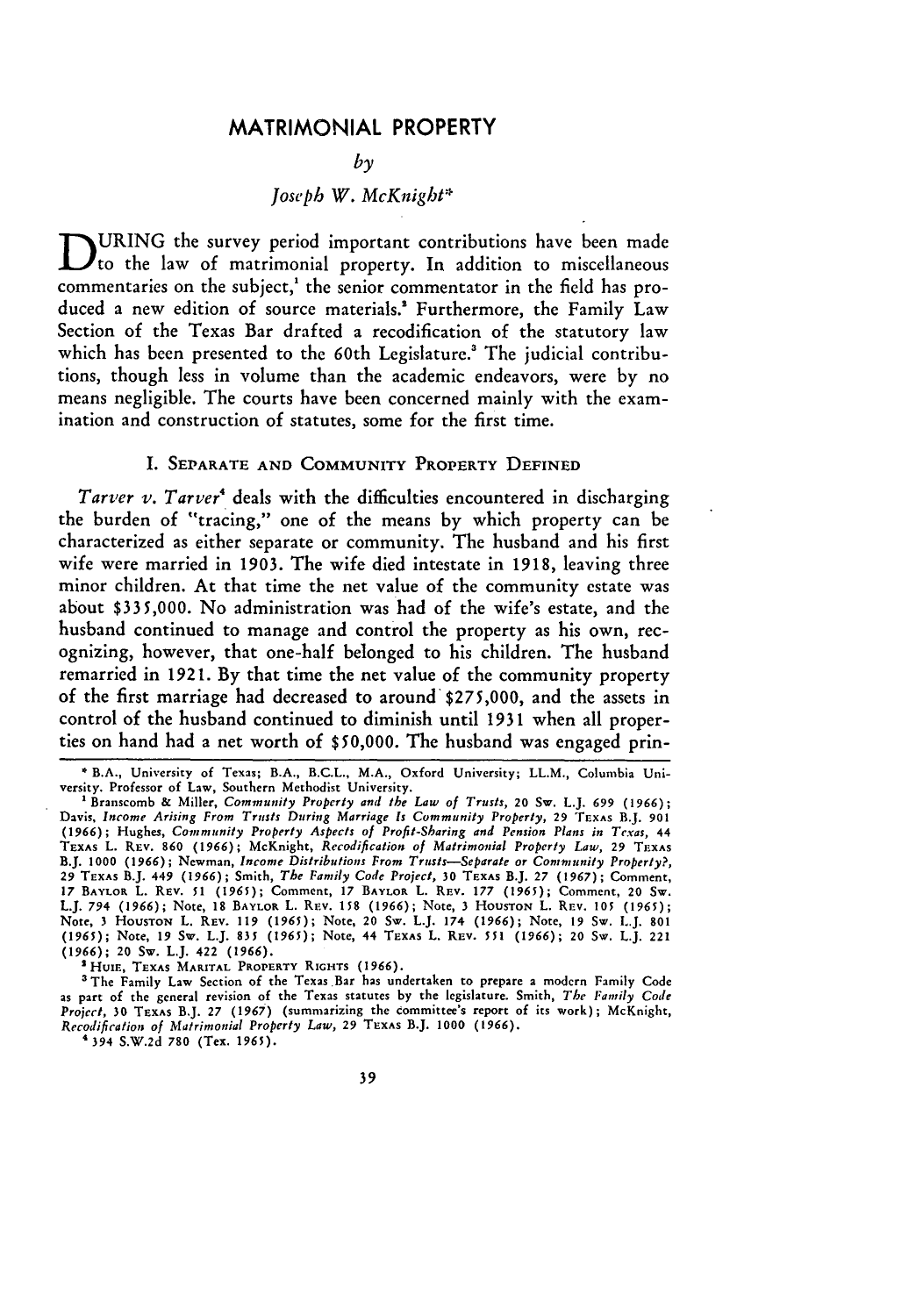cipally as an oil well drilling contractor and frequently accepted a fractional interest in a mineral deposit as consideration for drilling a well. During the first marriage a great deal of drilling equipment was accumulated which the husband continued to use in his business during the second marriage. Substantial mineral interests were acquired after 1931 through the husband's use of this equipment in drilling wells. When the second marriage was dissolved by divorce in 1960, the assets of the combined estates had increased to about \$205,000. Sometime thereafter the second wife commenced an action for a division of the community estate, and the children of the first marriage intervened to claim their share of the first community. Over the years the children had been reared and schooled out of the combined funds.

The court pointed out that article 4619<sup>5</sup> creates a presumption that all property possessed by a husband and wife upon divorce is their community property and that it imposes upon one asserting otherwise the burden to prove the contrary. To discharge the burden, the complaining party must "trace" the proceeds of his property into the commingled mass, and account for them at all times thereafter. The court concluded that the children of the first marriage did not discharge their burden of tracing merely by showing the dimension of the community estate at their mother's death, the general character of the husband's subsequent dealing with the property, and the value of the property at the time of the divorce. Relying on *Noris v. Vaughan,'* the court also held that the mineral interests were property of the second community even though the first community may have been entitled to reimbursement for the rental value of its drilling equipment.

Another case' involved the characterization of property deeded to a wife by her parents pursuant to the parents' estate plan. In 1953 the parents executed a conveyance of a certain piece of land to each of their eight children subject to payment by each child of a \$5,000 note. The wife's deed provided that she took the land as her separate property and specified that the note was to be paid from her separate property. In 1958 the parents executed releases of the notes, and the wife's deed was recorded. After the wife's death her husband asserted that the land was community property. The jury found that the husband and wife had agreed with the wife's parents to render services as consideration for the grant. The jury also found that the \$5,000 note was paid with revenues from the land. On the basis of these findings, the trial court held that the property was community property. The appellate court reversed, holding that the findings of

STEx. REv. Civ. **STAT. ANN.** art. 4619 **(1960).**

**<sup>6152</sup>** Tex. 491, **260** S.W.2d *676* (1953).

<sup>&#</sup>x27;Neff v. Ulmer, 404 S.W.2d 644 (Tex. Civ. App. *1966) error* ref. n.r.e.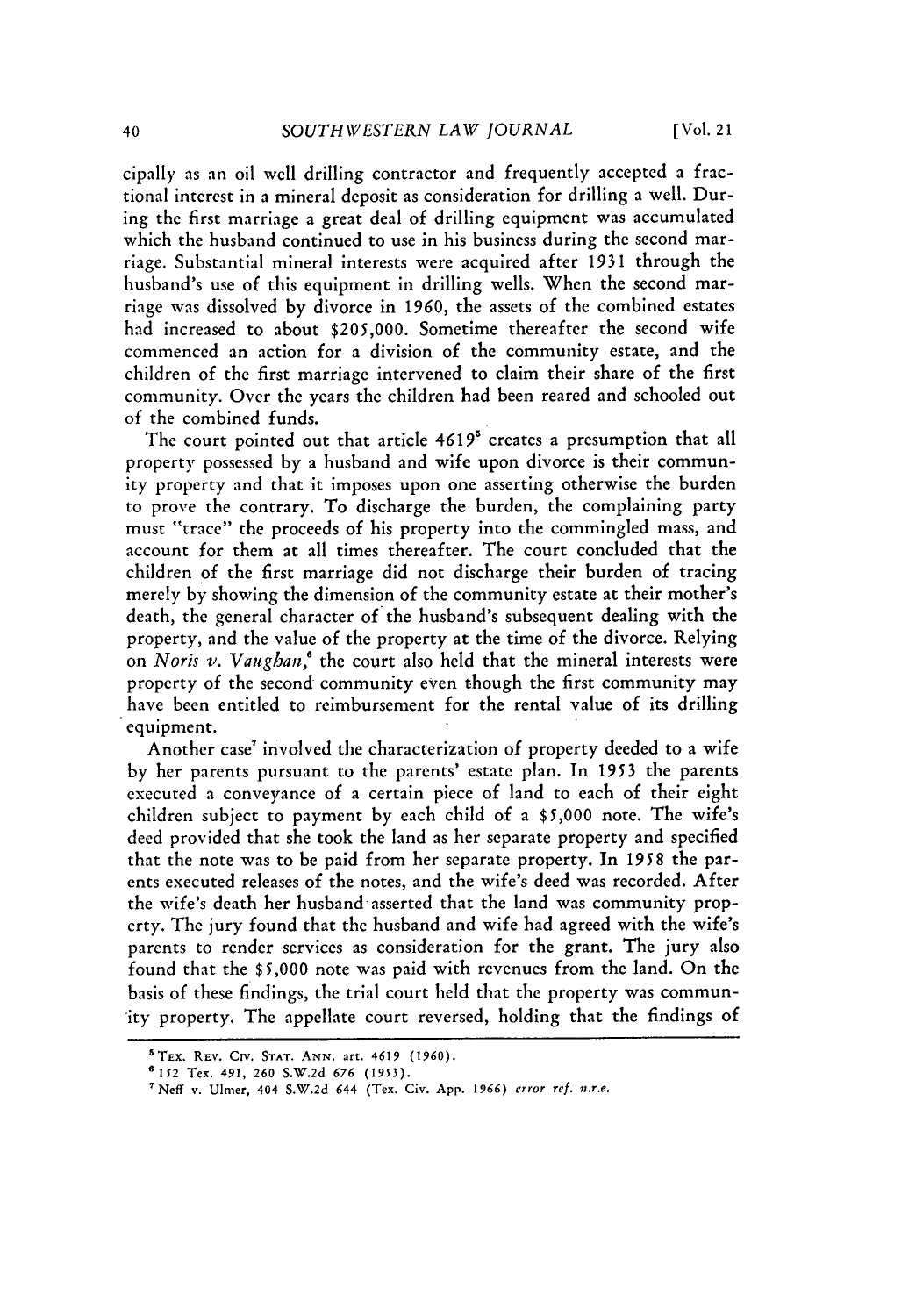the jury were against the great weight and preponderance of the evidence. Relying on the recital in the deed that the land was the separate property of the wife, the court followed *Smith v*. Buss<sup>8</sup> and concluded that the land was part of the wife's separate property.<sup>8</sup>

## II. DIVISION OF PROPERTY UPON DIVORCE

Fundamental to the Texas matrimonial property system is the concept that all community property is owned by the spouses in equal shares. The most striking exception to this rule is the power of a divorce court to divest either spouse's interest in the community estate as the court may deem just and right." Several cases considered the propriety of the exercise of the divorce court's discretion in dividing the community estate." In only one did the appellate court set aside the division as unjust--when the divorce court divided the community property in such a way that the wife got eighty-five per cent of the community estate, including the husband's principal business.<sup>12</sup> In another case<sup>13</sup> a seventy-two year old husbarid complained that the divorce court should not have included in his share of the community estate a debt owed to the community by a woman whom the husband intended to marry following the divorce. While the divorce action was pending, the husband, without his wife's consent, released the security pledged by the woman-debtor and joined her in procuring another loan on the same security. The appellate court affirmed the division made by the divorce court, characterizing the acts of the husband as a fraud on his wife.

The most interesting case dealing with the division of property upon divorce involved the rule that permanent alimony is not allowed in Texas. 4 A husband and wife entered into a property settlement agreement in anticipation of a divorce. The agreement recited that during the marriage the wife had worked, thereby enabling the husband to complete the requirements for a degree in dentistry; that the education and degree in dentistry constituted a \$20,000 community asset; that the wife's share

**<sup>8</sup>** 135 Tex. *566,* 144 **S.W.2d 529** (1940).

<sup>&</sup>quot;Two other cases involved characterization of property. In Orr v. Pope, 400 **S.W.2d** 614 (Tex. Civ. **App. 1966),** the court of appeals held that real property located in Texas to which **a** husband succeeded while he was a resident of a common law state was the separate property **of** the husband. In Lusk v. GMAC, 395 S.W.2d 847 (Tex. Civ. App. **1965),** the court held that a car pur-chased by the husband in the wife's name during marriage was not the separate property of the wife unless her separate property was used to purchase the car, and such property must be clearly traced and identified.

<sup>&#</sup>x27;Trx. **REv.** Civ. **STAr. ANN.** art. 4638 (1960).

<sup>&</sup>lt;sup>11</sup> Hooper v. Hooper, 403 S.W.2d 215 (Tex. Civ. App. 1966) error dismissed; Roye v. Roye.<br>404 S.W.2d 92 (Tex. Civ. App. 1966); Pickitt v. Pickitt, 401 S.W.2d 846 (Tex. Civ. App. 1966). 'Hooper v. Hooper, 403 S.W.2d 215 (Tex. Civ. App. *1966) error dismissed.* **<sup>13</sup>**Roye v. Roye, 404 S.W.2d **92** (Tex. Civ. App. 1966).

<sup>&</sup>lt;sup>14</sup> This rule resulted from the application of the *expressio unius est exclusio alterius* maxim to article 4639 providing for temporary alimony.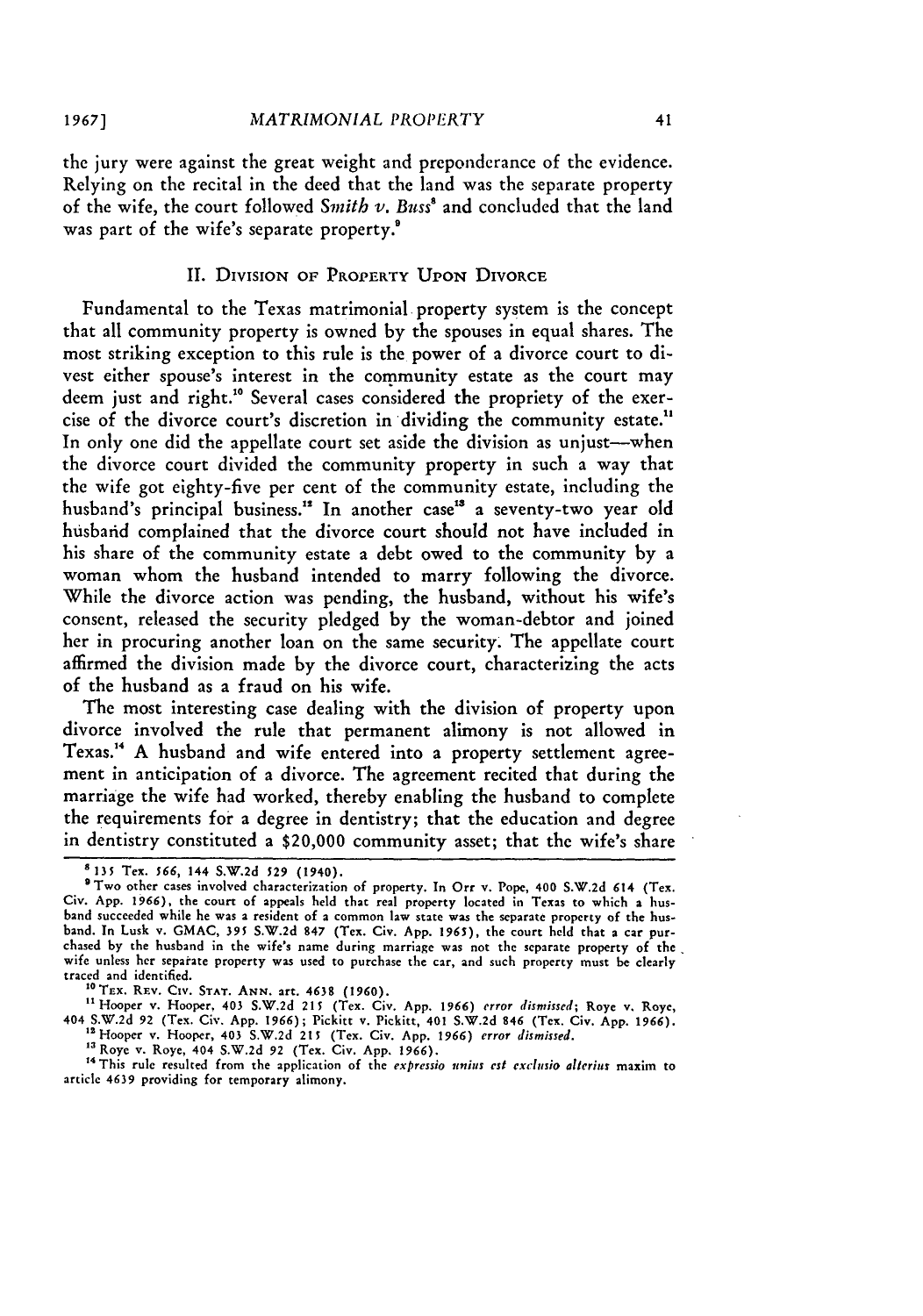of the community estate was to **be \$11,000;** and that the husband would execute an **\$11,000** note to be paid in installments. This settlement agreement was approved by the divorce court and was incorporated into the judgment granting the wife a divorce. On the husband's failure to pay the installments after the divorce, the wife brought suit. The trial court gave judgment for the wife. The husband appealed, contesting the jurisdiction of the divorce court to consider the value of his dental training as part of the community estate and asserting that the note was alimony. The court of civil appeals" concluded that if the divorce court had committed error in considering the value of the husband's dental training, **it** could not **be** reached by collateral attack. Furthermore, the court pointed out that payments made under a property settlement agreement are not permanent alimony if they are referrable to any property which either spouse may have owned or claimed.

## III. **SURVIVORSHip AGREEMENTS**

In 1840 the Congress of the Republic forbade the joint tenancy with its attendant right of survivorship, $^{16}$  presumably as contrary to the community property system. In 1939 joint tenancies gained at least partial recognition when such an estate was held to be valid if arrived at by contract.<sup>17</sup> Article XVI, section 15 of the Texas Constitution was amended in 1948 to permit a husband and wife to partition the community into the separate property of each by written instrument." Article 4624a prescribes the requirements as to the form and manner of execution of such partition instruments.<sup>19</sup> In 1961 the supreme court held in *Hilley v*. *Hilley*<sup>20</sup> that to create a joint tenancy with right of survivorship out of community property, such property must be transmuted into separate property by partition pursuant to article 4624a prior to the agreement creating the joint tenancy. The legislature immediately responded to *Hilley* by adding the following sentence to section 46 of the Probate Code: "[A]ny husband and his wife may, by written agreement, create a joint estate out of their community property with rights of survivorship."<sup>21</sup>

No opinion in the field was more anxiously awaited than that of *Wil*liams *v. McKnight,"* the first case to rule directly upon the constitutionality of section 46 of the Probate Code, as amended in **1961.** A husband and

**<sup>&</sup>quot;** Gregory v. Gregory, 404 S.W.2d *657* (Tex. Civ. App. **1966)** *error ref. n.r.e.*

**<sup>16</sup>** Act of Jan. **28,** 1840, **§** *17,* 2 **GAMMEL,** LAWS **OF** TEXAS **306** (1898).

<sup>&</sup>lt;sup>17</sup> Chandler v. Kountze, 130 S.W.2d 327 (Tex. Civ. App. 1939) *error ref.*  $18 \text{ Tex}$ . Const. art. 16,  $6.15 \div (1876)$ .

<sup>&</sup>quot;9TEx. REV. CiV. **STAT. ANN.** art. 4624a (1960). **20 161** Tex. *569,* 342 S.W.2d **565** (1961).

**<sup>&</sup>quot;** TEX. PROB. CODE **ANN. §** 46 (Supp. 1966). 22402 S.W.2d **505** (Tex. **1966). See** Note, **19** Sw. L.J. **835 (1965);** 20 Sw. L.J. 221 (1966). For further discussion see Galvin, *Wills and Trusts,* this Survey at footnote 47.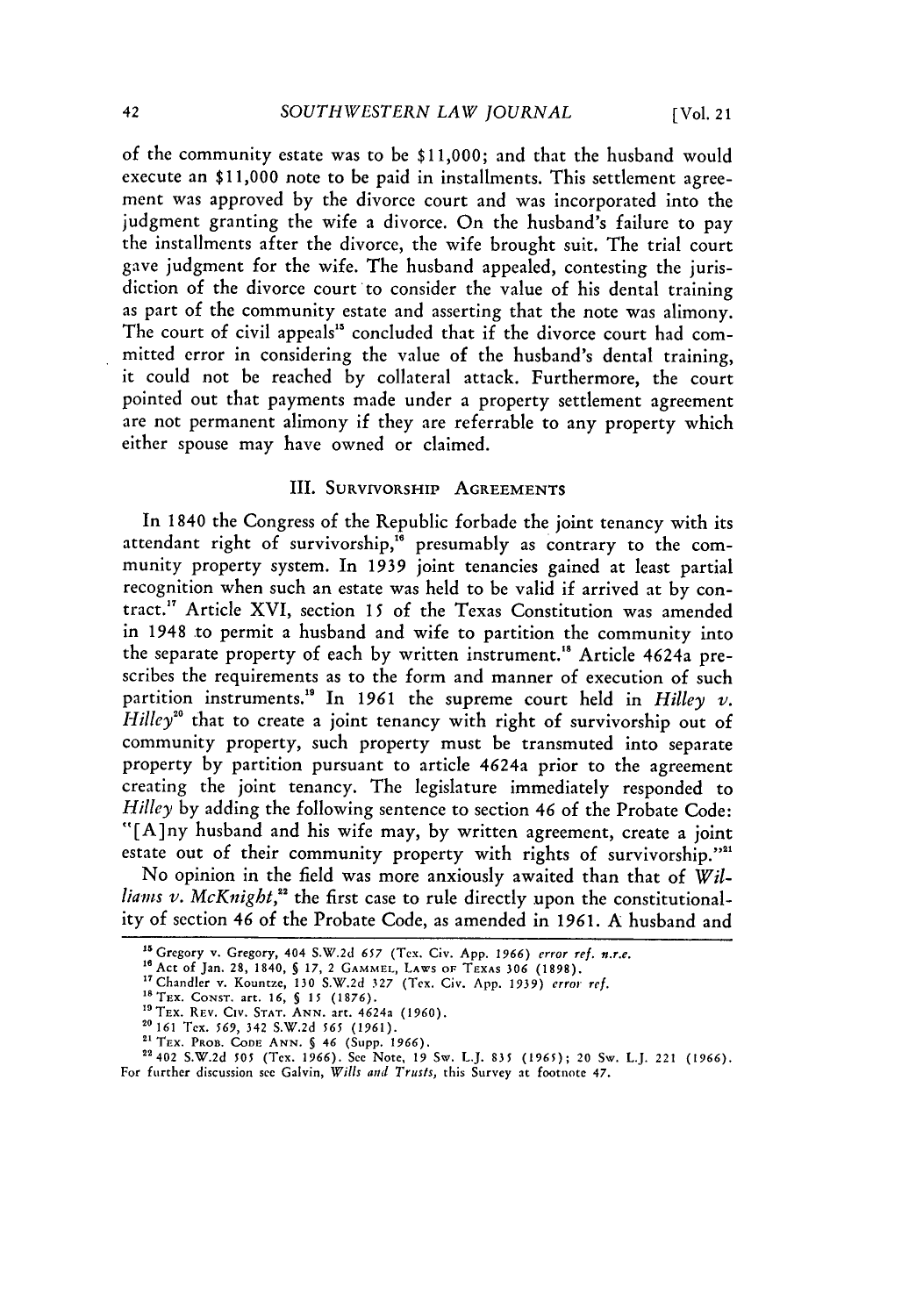wife deposited \$10,000 in a savings and loan association and \$10,000 in each of two banks. All of the funds came from their community funds, and thereafter nothing was added to or withdrawn from the accounts. Each of the three accounts was subject to a written survivorship agreement signed by both spouses. After the husband's death, the wife claimed the funds as her separate property, contending that she and her husband had complied with section 46. She was opposed by her husband's executor who maintained that the funds were community property. The unanimous opinion of the court was little more than a reiteration of the court's opinion in *Hilley.* Section 46 was declared unconstitutional to the extent that it authorizes spouses to create by agreement a joint tenancy with rights of survivorship out of their community property. A husband and wife may create a joint tenancy, but only out of their separate estates.

Though it was intimated in *Hilley* that a joint tenancy as to community property might be achieved by a contract between the spouses, the *Wil*liams court was apparently unwilling to look for the necessary elements of a contract in the facts before it. Indeed, even if the court had been prepared to approve such a contract, the necessary elements could not have been found. Neither was the court prepared to find a gift from the husband to the wife of his community interest, although the terms of the savings and loan agreement embodied mention of a gift. Nor would the court imply a partition from the- nature of the transaction.

Though the court might have held the 1961 amendment to section 46 constitutional had it specifically provided for partition, the tone of the opinion indicates that it is unlikely that a different result would have been reached. In fact, a certain hostility can be perceived on the part of the court to the idea that spouses may change the nature of their community property. On-the other hand, the court in no way indicated an intention to read too narrowly the 1948 constitutional amendment allowing partition. Indeed, within the strictures of the *Hiley* and *Williams* cases, partition of the community estate into separate property with the right of survivorship does not present insuperable problems, provided the proper formalities are observed. With respect to community property a husband and wife may enter into a partition agreement in accordance with the provisions of article 4624a, and then on the same piece of paper, enter into another agreement providing for a joint tenancy with right of survivorship." The fact that a valid partition could have been achieved so easily in the *Williams* situation has provoked the most criticism of the case. The

<sup>&</sup>lt;sup>23</sup> Other means of achieving the same result may be suggested. Assuming that the husband has the management, control and disposition of the particular community property sought to **be** dealt with, he might give the whole of it to his wife as separate property. Then the wife could give the husband an undivided one-half as separate property. The spouses could then create their joint tenancy out of the separate estate of each.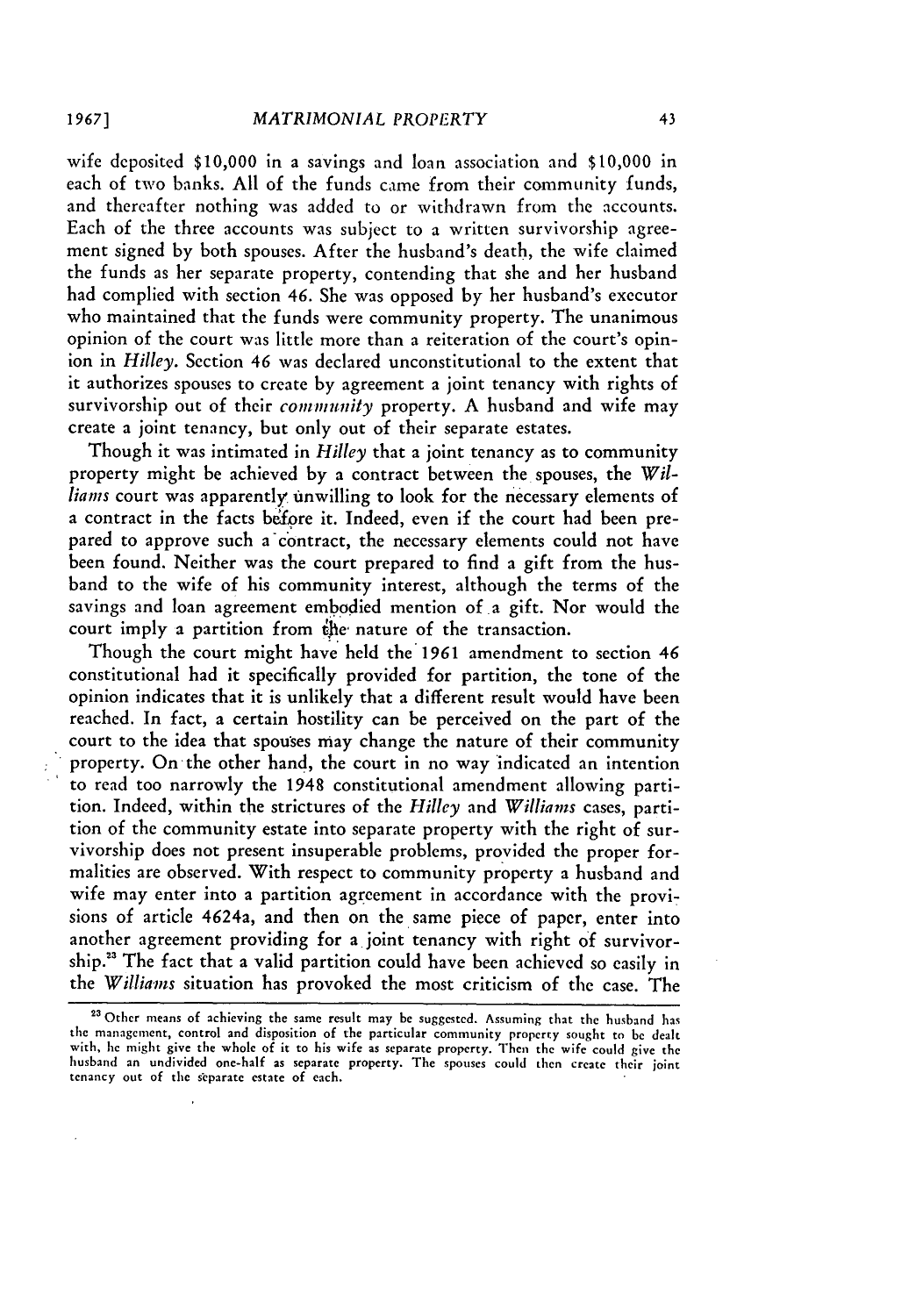court refused to allow the spouses to do by a single step what they could have achieved in two or three. But it may be fairly inferred from the facts that the husband and wife had no real intention of performing a partition of their community estate. What the court seems to be saying is that the nature of the community estate should not be tampered with unknowingly and that a partition will be found only if the intention of the spouses is clearly expressed.<sup>24</sup> This cautious approach to partition seems particularly sound in view of the yet unexplored incidents of such a fundamental change in the nature of matrimonial property. This is particularly important from the view of creditors. What, for example, is the nature of a creditor's rights against a partitioned fund of former community property? If the creditor has a debt for which the whole of the partitioned community was liable, can he reach all, half, or none of it after partition? This is a question which the courts must soon answer. Another problem, perhaps more fundamental, is the nature of partition itself. Can a partition, by its very nature, be achieved of anything that is not in existence? Can spouses, for example, using proper formalities, partition a present fund and all funds that may be later added thereto?"

Contrasted with *Williams* is the situation in which either the husband and wife together or one of the spouses and a third party purchase a federal bond. A treasury regulation provides that if either co-owner of a bond dies, the survivor will be recognized as the owner.<sup>26</sup> In 1958 the Texas Supreme Court upheld such an arrangement between a husband and wife, basing its decision on a third party contract theory and upon the supremacy of the federal regulations.<sup>27</sup> Three years later the court reversed its earlier decision, concluding that "the Federal regulations do not override our local laws in matters of purely private ownership where the interests of the United States are not involved."<sup>28</sup> The federal bond situation again came before the court in 1962. In *Free v. Bland*<sup>29</sup> the Texas Supreme Court rejected the validity of the survivorship clause only to be reversed by the United States Supreme Court on the principle of federal supremacy. The

**<sup>17</sup>**Ricks v. Smith, **159** Tex. 280, 318 S.W.2d 439 (1958). <sup>28</sup> Hilley v. Hilley, 161 Tex. 569, 342 S.W.2d 565 (1961). **"'369 U.S.** *663* **(1962).**

<sup>24</sup> As a consequence of the Williams case the Texas Attorney General concluded that the *1965* amendment to Penal Code article 1436-1, **§** 24(j) (Certificate of Title Act) was also unconstitu-tional for the purpose of creating a survivorship-joint tenancy in a community vehicle. TEX. ATT'Y **GEN. Op.** No. **C-735** (1966).

<sup>&</sup>lt;sup>25</sup> The concept of partition of community property is often analogized to the notion of a gift of the community, and the old cases on gifts of community to be acquired in the future--cases decided long before the partition principle was established-are brought to bear on the not really analogous partition concept.

<sup>&</sup>lt;sup>26</sup> Treas. Reg., 31 C.F.R. § 315.62 (1966) states, "If either co-owner dies without the bond having been presented and surrendered for payment or authorized reissue, the survivor will be recognized as the sole and absolute owner."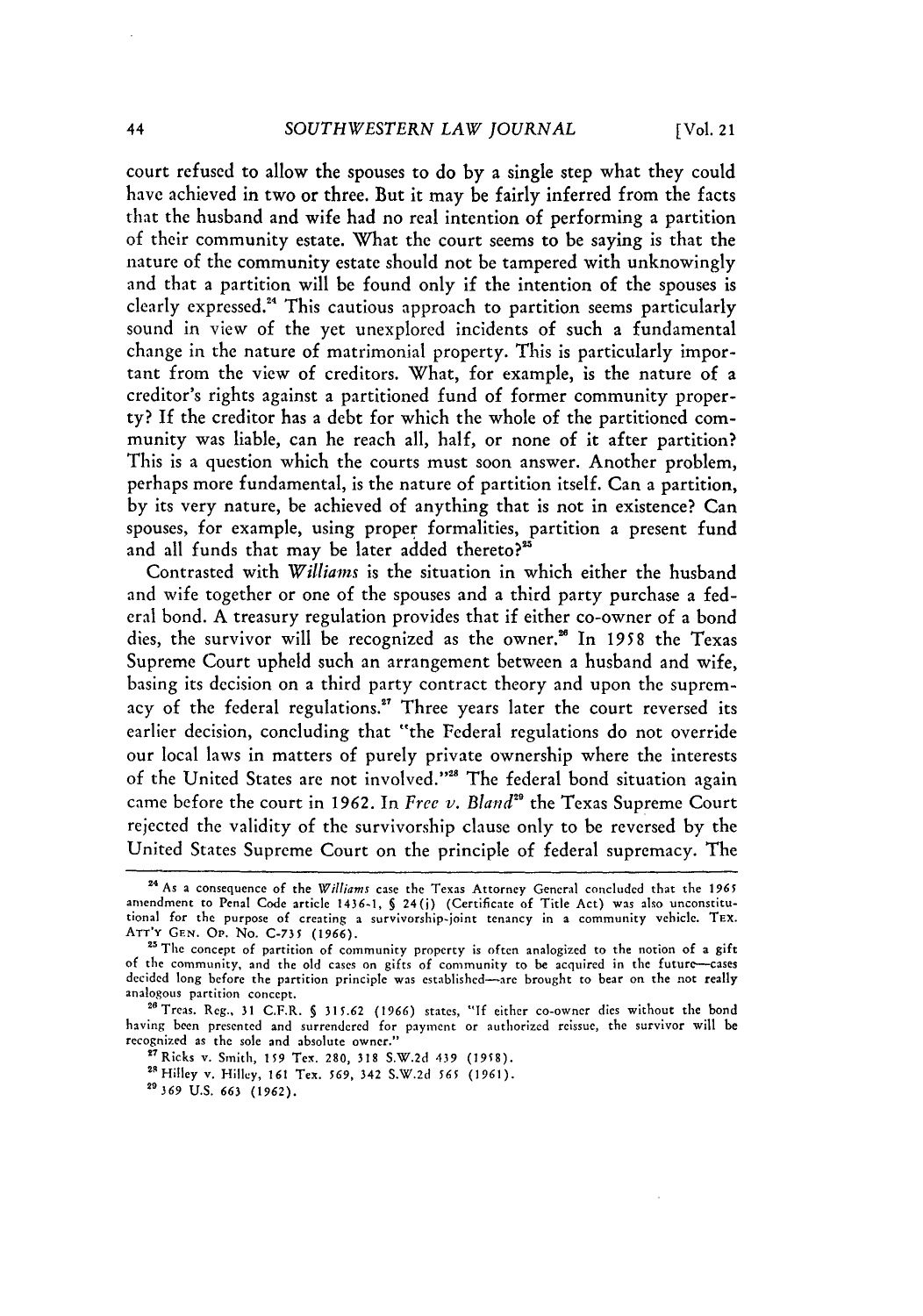Supreme Court held that, in the absence of fraud,<sup>30</sup> the husband was entitled to the full benefit of the contract with the federal government.

A court of civil appeals<sup>31</sup> relied on *Free v. Bland* in deciding title to United States savings bonds. The husband, who had a large separate estate and a smaller community estate, purchased federal bonds payable to himself or his daughter by a previous marriage as joint tenants. On the husband's death the widow claimed a community interest in the proceeds. The court held that since there was no evidence of fraud, the bonds **be**longed to the daughter. The court then added rather cryptically that "it was not established that the bonds were paid for out of community funds."<sup>33</sup>

#### IV. CONTRACTUAL POWERS OF MARRIED WOMEN

Prior to 1963, article 4626 provided that any married woman might have her disabilities of coverture removed by court order for mercantile and trading purposes.<sup>33</sup> Article 4623 protected the separate property of the husband and the spouses' community property from the payment of debts contracted by the wife except those contracted for necessaries furnished her or her children." In 1963 both articles were repealed, and a new article 4626 was enacted.<sup>35</sup> It provides that, "A married woman shall have the same powers and capacity as if she were a femme sole, in her own name, to contract and be contracted with, sue and be sued . **.** . and her contracts and obligations shall be binding on her."" Seemingly unaware of the repeal of the old article 4626, some judges have continued to remove the disabilities of married women for mercantile and trading purposes, but no appellate cases have yet arisen which point up this fact.

In a court of appeals<sup>37</sup> case an action was brought against a husband and wife on a promissory note executed by them in 1964. The wife asserted that the repeal of articles 4623 and 4626 and the enactment of a new article *4626* did not make a married woman's contracts binding on her in the absence of evidence that the proceeds of the note were used for the benefit of her separate estate, or that the proceeds were used for necessaries furnished to her or her children, or that her disabilities of coverture had been removed prior to the note's execution. The court held that there was no contract under the facts but by way of obiter dictum rejected the

**1967]**

**<sup>&#</sup>x27;The** fraud point was further stressed in Yiatchos **v.** Yiatchos, **276** U.S. **306** (1964), another

**community** property case that arose in Washington. **31Wood v.** Johnston, **404 S.W.2d 678** (Tex. Civ. **App.** 1966) error ref. *n.r.c. '* **id.** at **681.**

**<sup>&</sup>quot;Former** art. 4626, Tex. **Rev.** Civ. Stat. (1960). **"4Formcr** art. 4623, Tex. Rev. Civ. Stat. **(1960).**

<sup>35</sup>TEx. **REV. CIv.** STAT. **ANN.** art. 4626 (Supp. **1966).**

<sup>&</sup>lt;sup>37</sup> Kitten v. Vaughn, 397 S.W.2d 530 (Tex. Civ. App. 1965).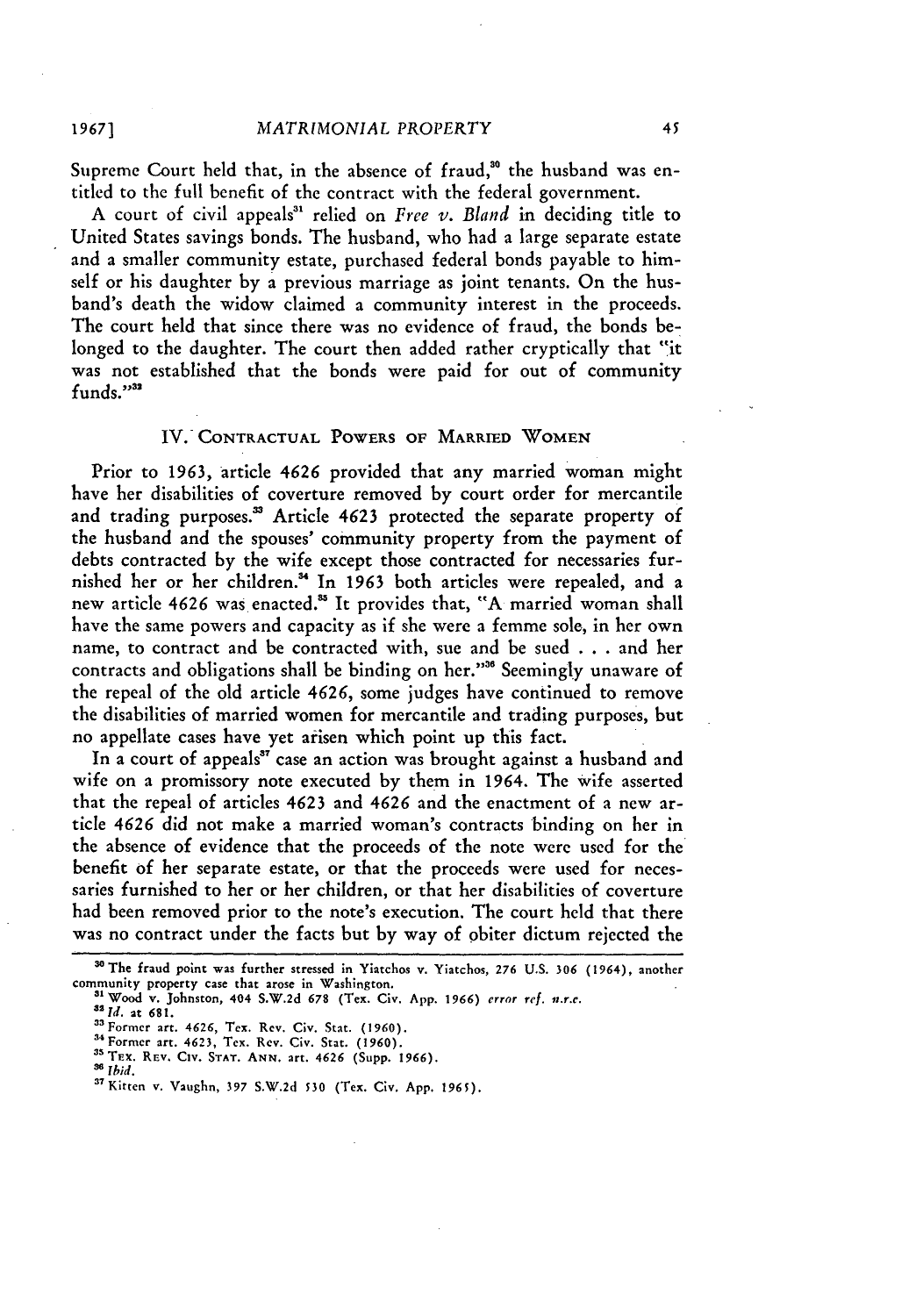wife's contention. Referring to the enactment of article 4626 and the repeal of article 4623, the court said:

These two enactments by the Legislature, one positive and one negative, make it crystal clear that the Legislature has removed all impediments previously existing to the power and authority of a married woman to contract, and to bind her separate estate, and to sue and be sued, by reason of her status as a married woman."

The pre-1963 rule was applied by the United States Supreme Court in *United States v. Yazell.3* There a husband and wife negotiated a loan from the Small Business Administration. When the note was not paid, the Government brought suit for the deficiency. The Court, noting that the agreement was signed prior to the legislative changes of 1963, allowed the wife to plead coverture as a bar to her liability. The case derives its importance from a significant and somewhat startling comment made by Mr. Justice Fortas:

Both theory and the precedents of this Court teach us solicitude for state interests, particularly in the field of family and family-property arrangements. They should be overridden by the federal courts only where clear and substantial interests of the National Government, which cannot be served consistently with respect for such state interests, will suffer major damage if the state law is applied.<sup>40</sup>

This seems to indicate that the rationale of *Free v. Bland"* and related cases is no longer so well-entrenched as it once was.

## V. **MANAGEMENT**

As a general rule, neither spouse is allowed to sue the other for torts that arise during marriage. But if property rights of one are violated by the other, relief is available. In a court of appeals case,<sup>42</sup> a husband, alleging fraud, brought an action against his former wife to cancel certain deeds with respect to separate and community property. The husband was illiterate, and the educated wife attended to all business affairs of the couple. A deed of trust was executed on a piece of the husband's separate property to secure notes used to purchase community realty. The notes were ultimately acquired by the wife's son by a previous marriage. After divorce proceedings were commenced, the husband continued to give the wife money to make payments on the notes. The wife led the husband to believe that she had made the payments when she had not in order that

**<sup>31</sup>Id.** at **532.**

**<sup>39382</sup>**U.S. 341 **(1966).** *<sup>40</sup>*

*id.* at **352.**

**<sup>4&#</sup>x27;369** U.S. 663 (1962). **See** note 29 supra, and accompanying text. 4'Bridges v. Bridges, 404 S.W.2d 48 (Tex. Civ. **App.** *1966).*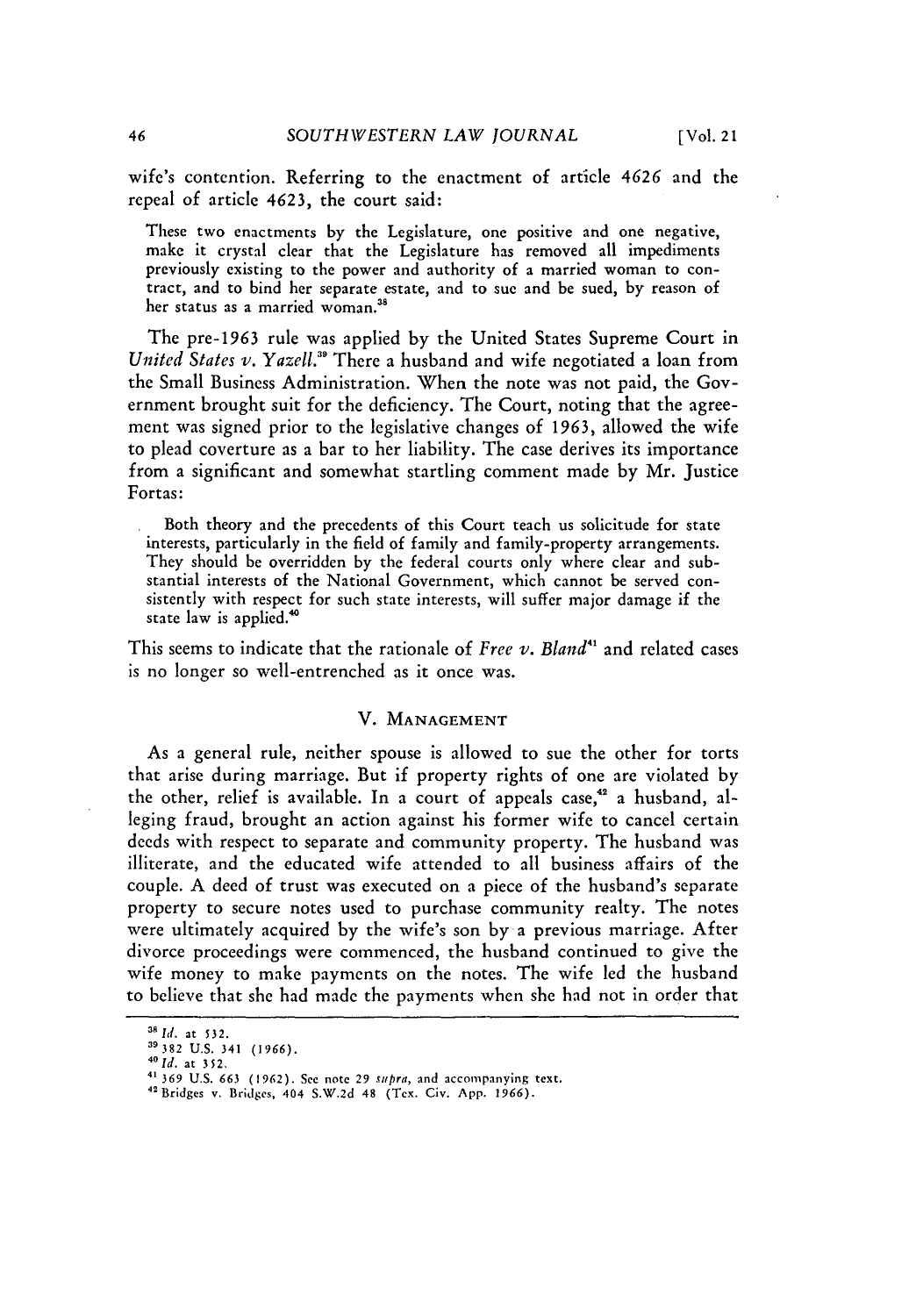her son might foreclose the liens. The son foreclosed, and the husband brought suit. The court vested the husband's separate property in him, and that which had been community property was vested in the former spouses as co-tenants. The most striking aspect of the case is that it was the wife rather than the husband who was guilty of defrauding the other of separate and community property interests.

Section 110(e) of the Probate Code provides that a person is disqualified to act as guardian who is asserting any claim to any property adverse to the person for whom the appointment is sought.<sup>43</sup> A court of appeals case" involved a petition under section 110(e) to have the husband removed as guardian of his wife. Each spouse owned separate property. Three bank accounts were maintained: in one, community property from the sources of each was deposited, and both could draw on it; in another income from the separate property of the wife and the wife's separate property were deposited on which the wife and her daughter by a previous marriage could draw; and a third account on which only the husband could draw (the contents were unspecified). Just prior to becoming incompetent, the wife gave her daughter a check for \$6,000 on the first (joint) account, and with it the daughter opened an account in her own name. After being appointed as his wife's guardian and apparently in response to his wife's gift to her daughter, the husband withdrew the rest of the money from the joint account and put it in another account subject to withdrawal by himself or his son by a previous marriage. The husband brought a proceeding for an accounting, and the daughter was temporarily enjoined from spending any of the \$6,000. The daughter then brought an action to have the husband removed as his wife's guardian. In view of the proceeding for an accounting, the husband's conflict of interest is clear. But, as the husband contended, there would seem to be a similar conflict of interest on the part of the daughter. Nevertheless, the court removed the husband as guardian and appointed the daughter.

Section **157** of the Probate Code provides: "Whenever a husband or wife is judicially declared to be incompetent, the other spouse . **.** . acquires full power to manage, control, and dispose of the entire community estate. . . **, "** The homestead is not mentioned, but presumably it is included in the language "entire community estate."<sup>48</sup> In a court of appeals case," the husband sold the homestead without the joinder of the wife. Both deeds recited that the wife had not joined in the conveyance because she

<sup>4</sup> TEX. PROB. CODE ANN. **§ 110(e) (1956). +t** Dobrowolski v. Wyman, **397** S.W.2d **930** (Tex. Civ. App. 1965). <sup>4</sup> <sup>5</sup> TEx. PROB. CODE ANN. **§ 157 (1956).**

<sup>&</sup>quot;°Schmidt v. Schmidt, 403 S.W.2d 531 (Tex. Civ. App. 1966), inferentially affirms the applicability of **S 157** of the Probate Code to the community homestead as well as other community .<br>property.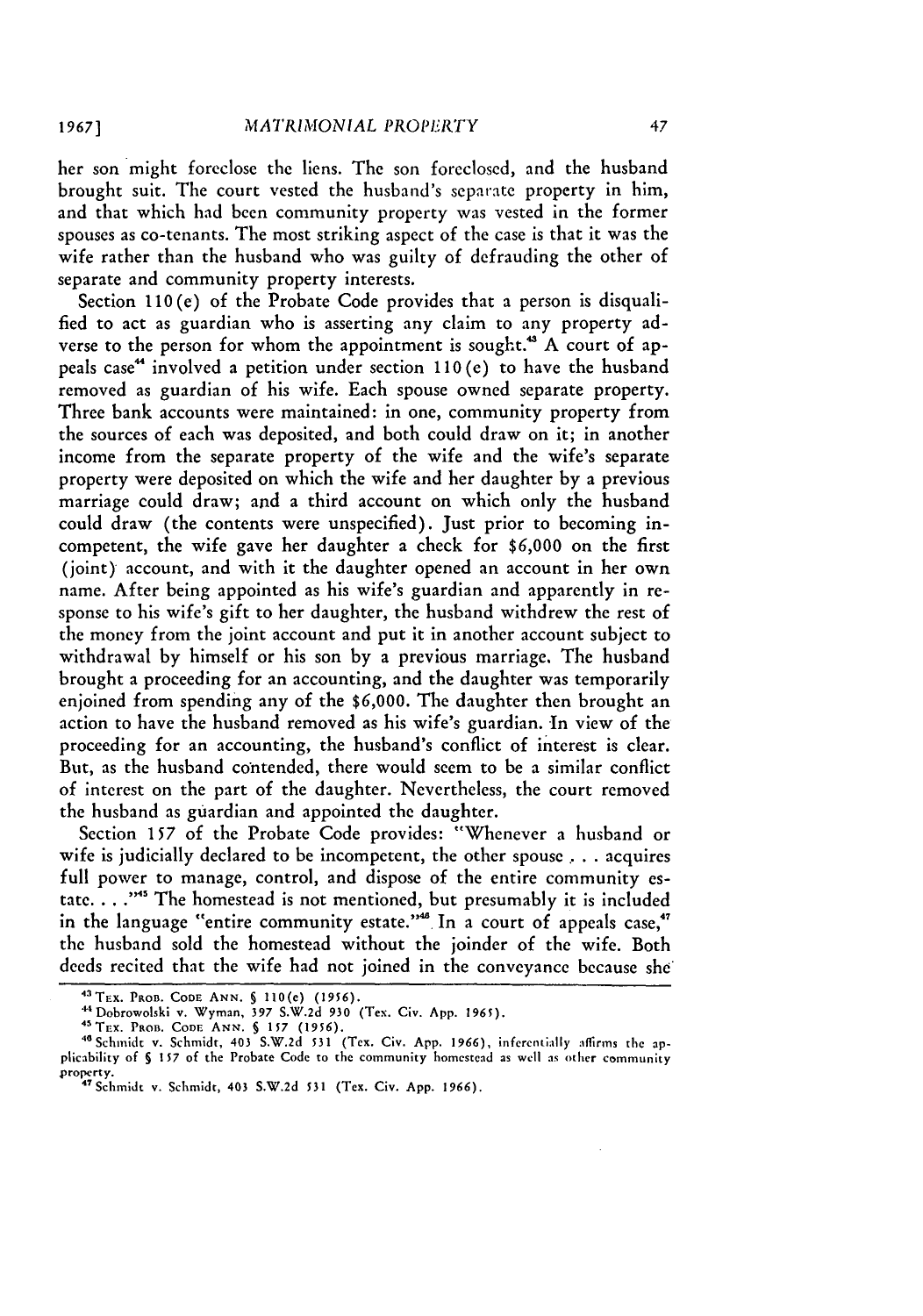was of unsound mind. Children of the husband and wife filed suit to set aside the conveyance, alleging the deeds were void because the wife had never been judicially declared to be of unsound mind. Following the long line of cases stemming from the period antedating the enactment of the statute from which section 157 was developed,<sup>48</sup> the court held that compliance with the statute was unnecessary in order to convey good title to the homestead. **If** used, the statute furnishes a safeguard to a purchaser of the homestead from a couple when one is incompetent, but it does not define the exclusive method by which a valid homestead conveyance can be made.

## VI. LIABILITY OF COMMUNITY UNDER THE WIFE'S CONTROL

Article 4616 provides: "Neither the separate property of the wife, her personal earnings, nor the revenue from her separate property shall be subject to the payment of debts contracted by the husband nor claims arising out of the torts of the husband."4 *Mulcahy v. United Statess°* raised the question of whether this statute is effective to prevent the seizure of a wife's wages by the federal government to pay a tax deficiency incurred by the husband. A penalty tax<sup>51</sup> had been assessed against the husband after a Texas corporation with which he was connected failed to pay taxes withheld from employees. Relying on section 6321 of the 1954 Internal Revenue Code and its authorization of a tax lien upon the property of the taxpayer,<sup>52</sup> the Government attempted to levy upon the wife's earnings. The wife sought a permanent injunction to restrain the Government and a declaratory judgment that her earnings were not liable for the taxes assessed against the husband.

It is well settled that a state statute which merely creates an "exemption" for certain classes of property must yield to section 6321.<sup>53</sup> However, the federal lien will not attach if the state statute creates "property rights" in the wife rather than merely granting an exemption.<sup>54</sup> And state law, of course, determines the category into which the statute fits.

Twice before, the federal courts granted relief to a wife in analogous situations. In the 1962 case of *Helm v. Campbell"* the Revenue Service was enjoined from levying on the wife's wages to collect a deficiency against

<sup>&</sup>lt;sup>48</sup> A full discussion of the development of the line of cases culminating in Reynolds Mortgage Co. v. Gambill, **115** Tex. 273, 280 S.W. **531 (1926),** and some proposals for legislative reform are found in Comment, *Conveying* the *Homnestead Without Joinder of* Both *Spouses,* 20 Sw. L.J. 794 *(1966).* 49TEx. REV. CIv. **STAT. ANN.** art. 4616 (1960).

**<sup>50251</sup>** F. Supp. **783** (S.D. Tex. *1966).*

<sup>&</sup>lt;sup>51</sup> INT. REV. CODE OF 1954, § 6672.<br><sup>52</sup> INT. REV. CODE OF 1954, § 6321.<br><sup>53</sup> United States v. Bess. 357 U.S. 51 (1958)

<sup>4</sup> Aquilino v. United States, **363** U.S. **509 (1960).**

**<sup>55</sup>** Civil No. 9043, **N.D.** Tex., Sept. **6, 1962.**